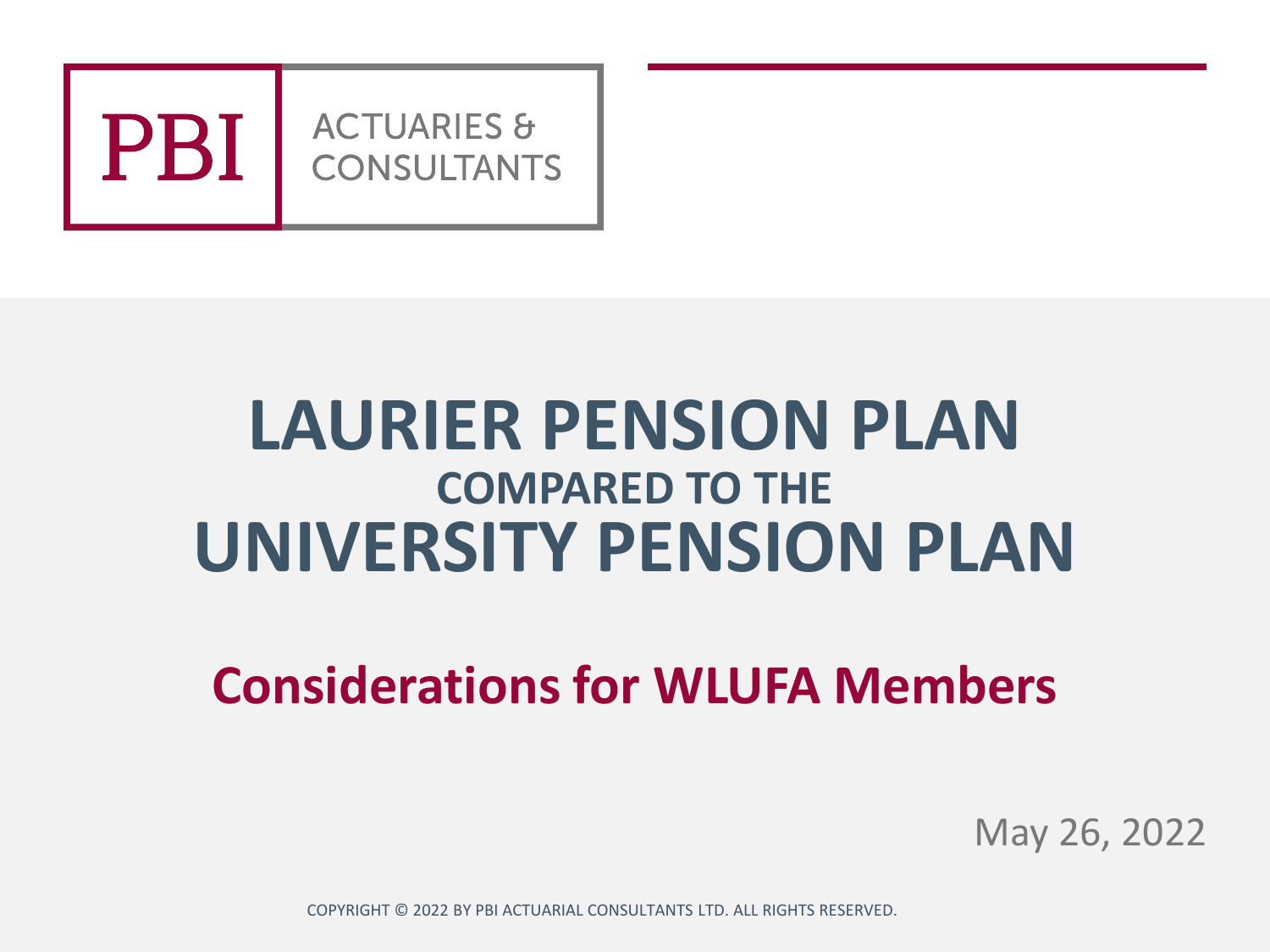

**Balancing act**

**Benefit and contribution comparison**

**Illustrations**

**Risk and security**

**UPP advantages – big picture**

**Questions**

*Note*: Some information sourced from working group presentations and/or UPP webcast.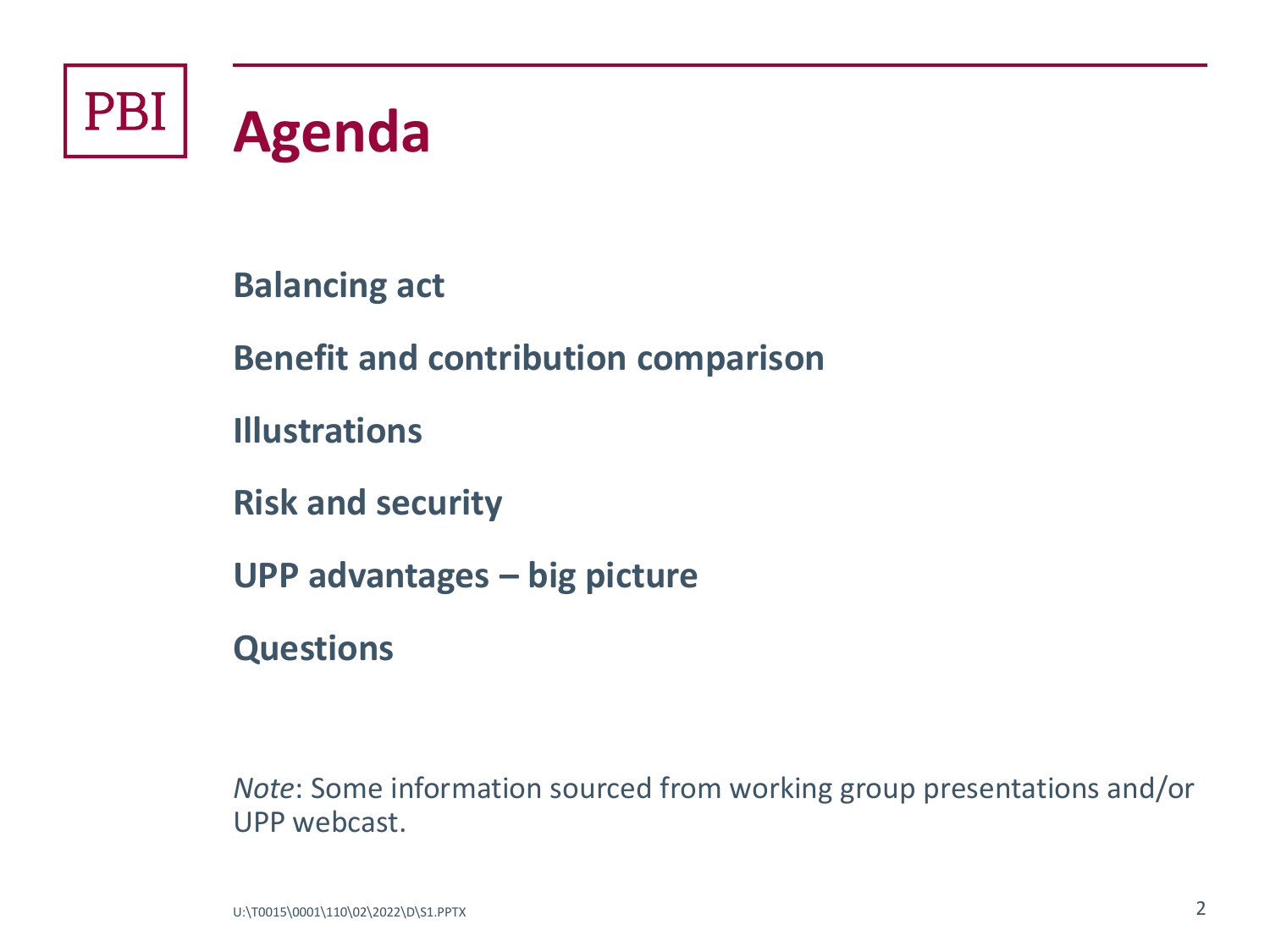

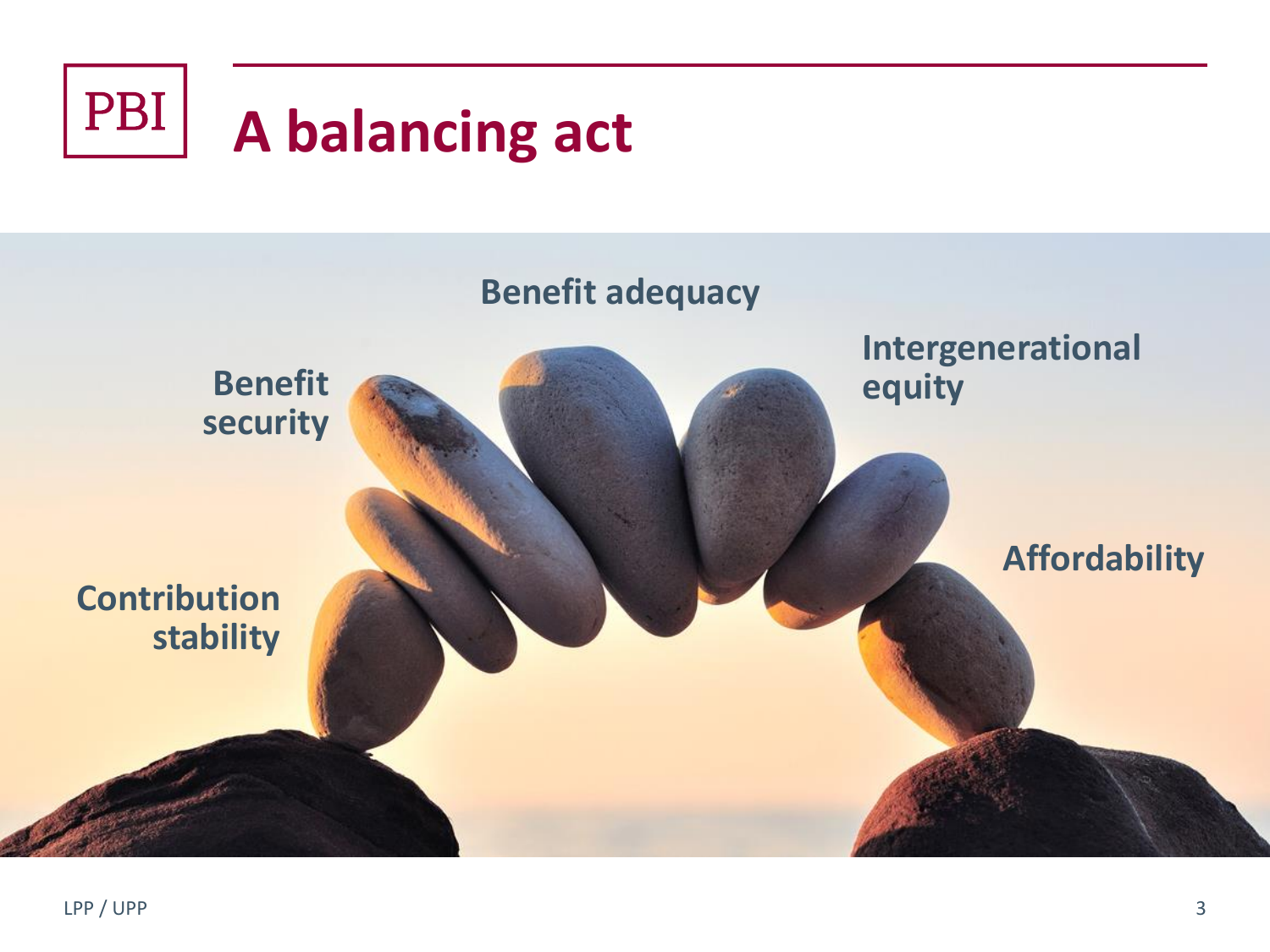

## **Benefit and contribution comparison**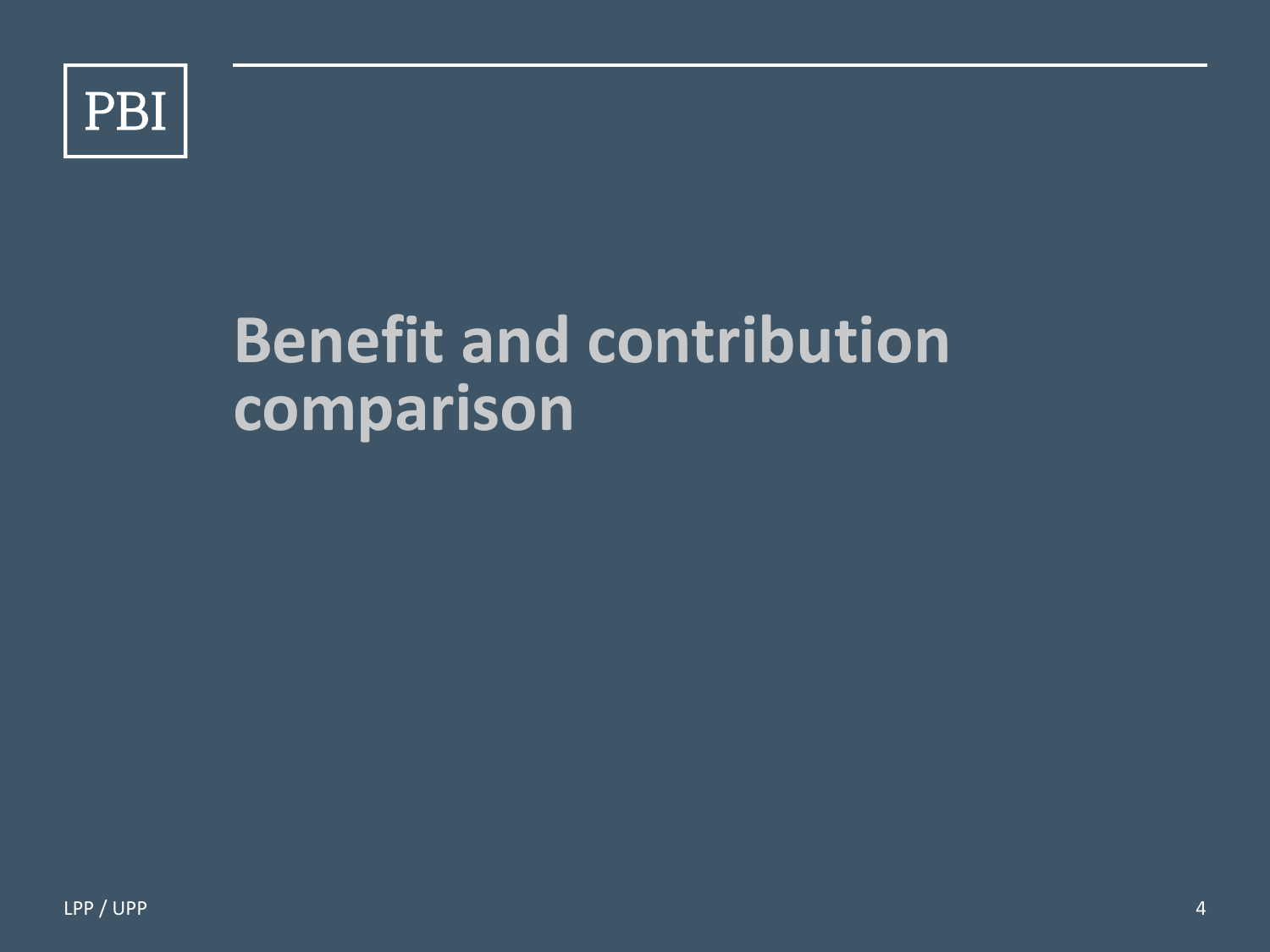#### **PB LPP compared to the UPP**

#### **Only future service benefits would change**

- Younger members have a greater impact
- Retirees not affected

#### **One plan is not "better" than the other in all aspects**

- Members will be affected differently depending on earnings level, service, marital status, date of retirement
- Impact of various plan provision changes move in different directions
- Think through how the changes might impact you as we compare the plans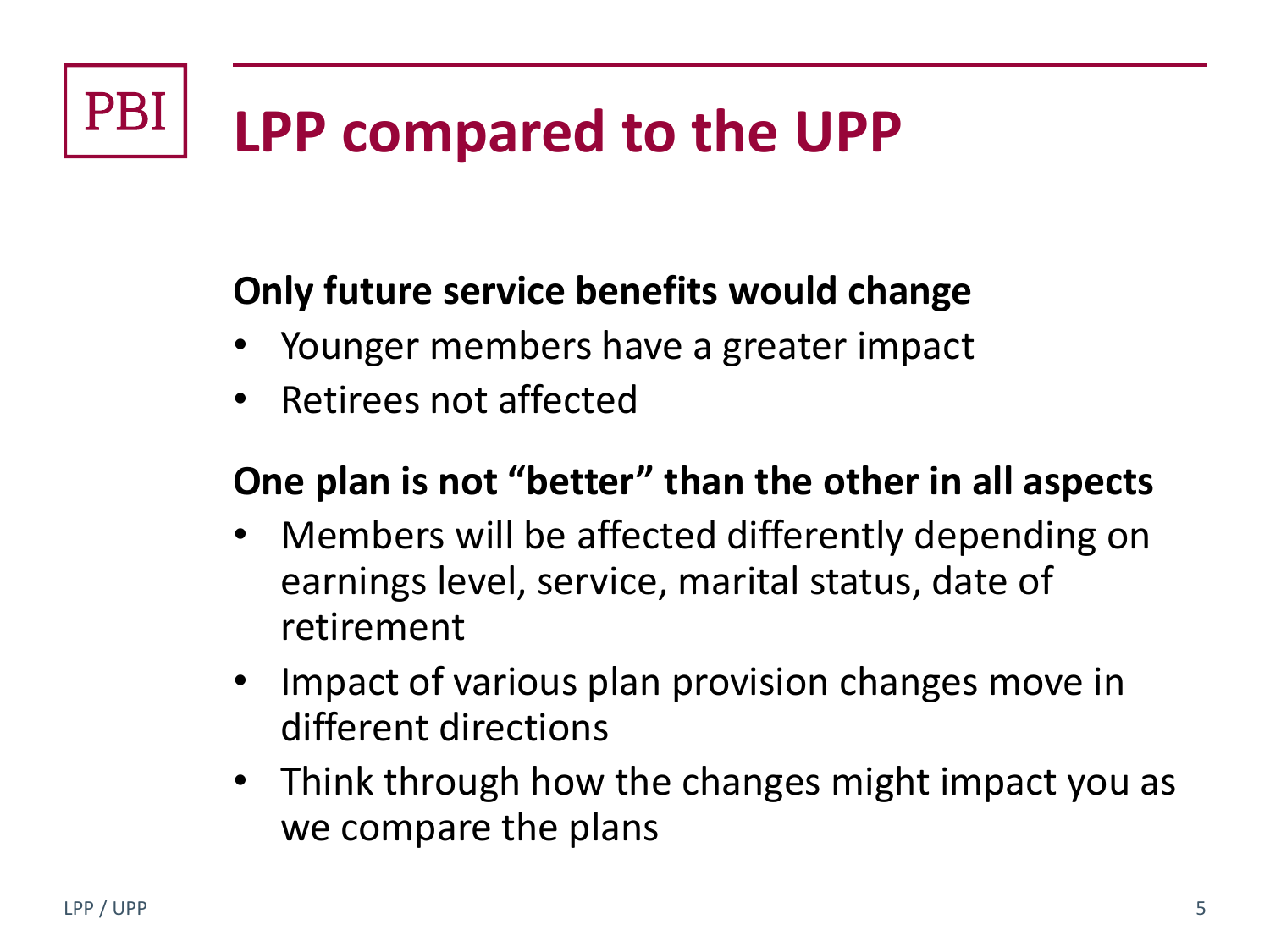#### PBI **LPP compared to the UPP**

#### **LPP is a money purchase plan with a minimum guaranteed defined benefit (hybrid provision)**

- "Better-of" determination made once a year throughout retirement
- Key to the comparison is long term bond rates
- Defined benefit has provided higher pensions in recent years
- Money purchase provision is not as valuable as it used to be, as times have changed since inception

#### **UPP is a defined benefit plan only**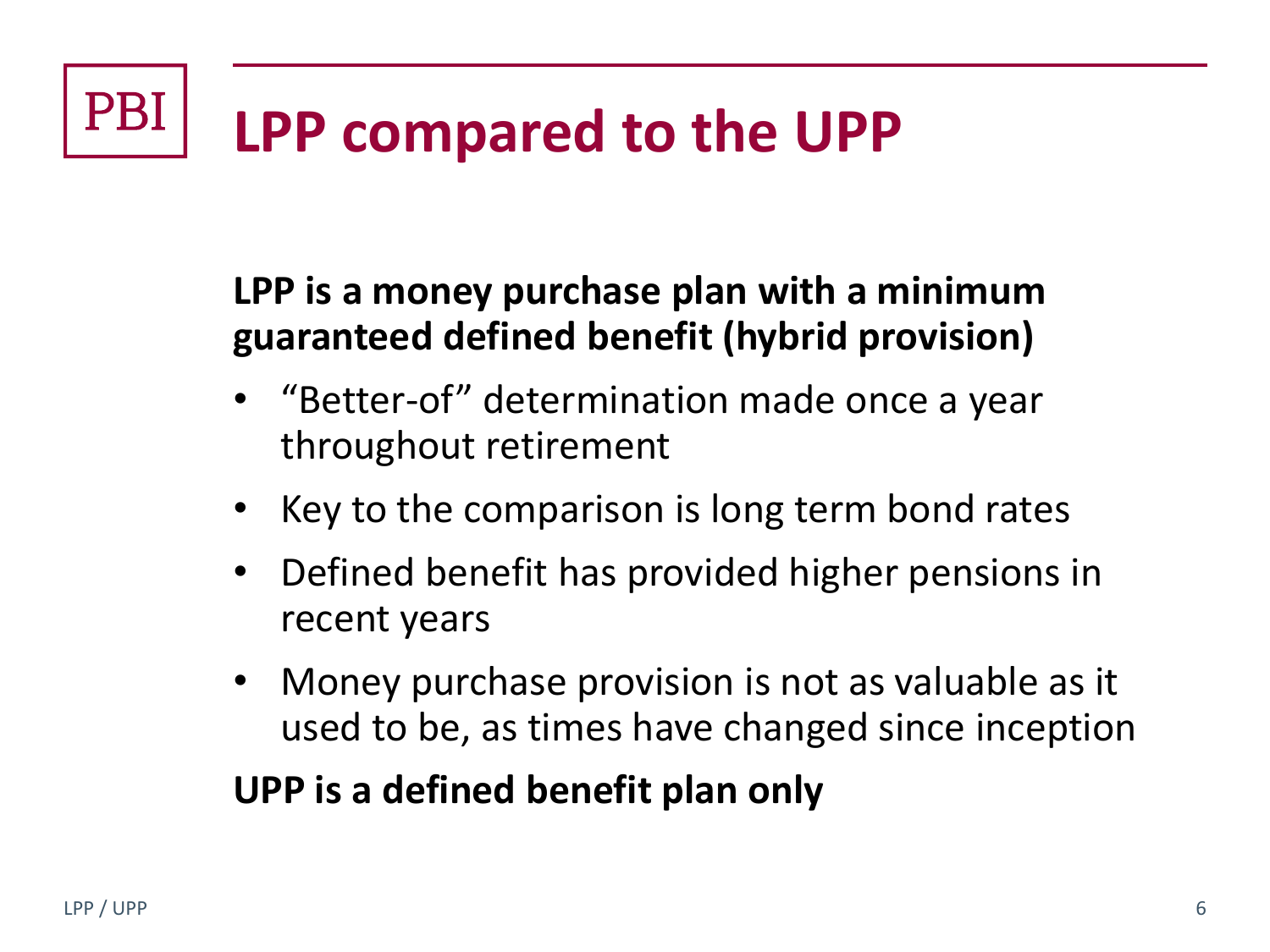# $PB$

## **Defined benefit**

| <b>Provision</b>                      | <b>UPP</b>                          | <b>LPP</b>                          |  |
|---------------------------------------|-------------------------------------|-------------------------------------|--|
| Best Average Earnings (BAE)           | Best 48 months<br>(non-consecutive) | Best 60 months<br>(non-consecutive) |  |
| YMPE/YAMPE                            | <b>YAMPE</b>                        | <b>YMPE</b>                         |  |
| Average YMPE/YAMPE                    | Last 48 months                      | Same 60 months as BAE               |  |
| Benefit Rate (Below/Above YMPE/YAMPE) | $1.6\% / 2.0\%$                     | 1.37% / 2.0%                        |  |

- Earnings =  $$100,000$ , BAE5 =  $$94,340$ , BAE4 =  $$95,720$  (3% salary increases)
- Service = 20 years
- YMPE = \$64,900, YMPE5 = \$59,700
- YAMPE = \$73,990, YAMPE4 = \$69,140
- LPP =  $(1.37\% \times 59,700 + 2\% \times (94,342 59,700)) \times 20 = $30,215$
- UPP =  $(1.6\% \times 69, 140 + 2\% \times (95, 715 69, 140)) \times 20 = $32,756$
- $\sim$  8% increase for this example
- Timing of best earnings can make a difference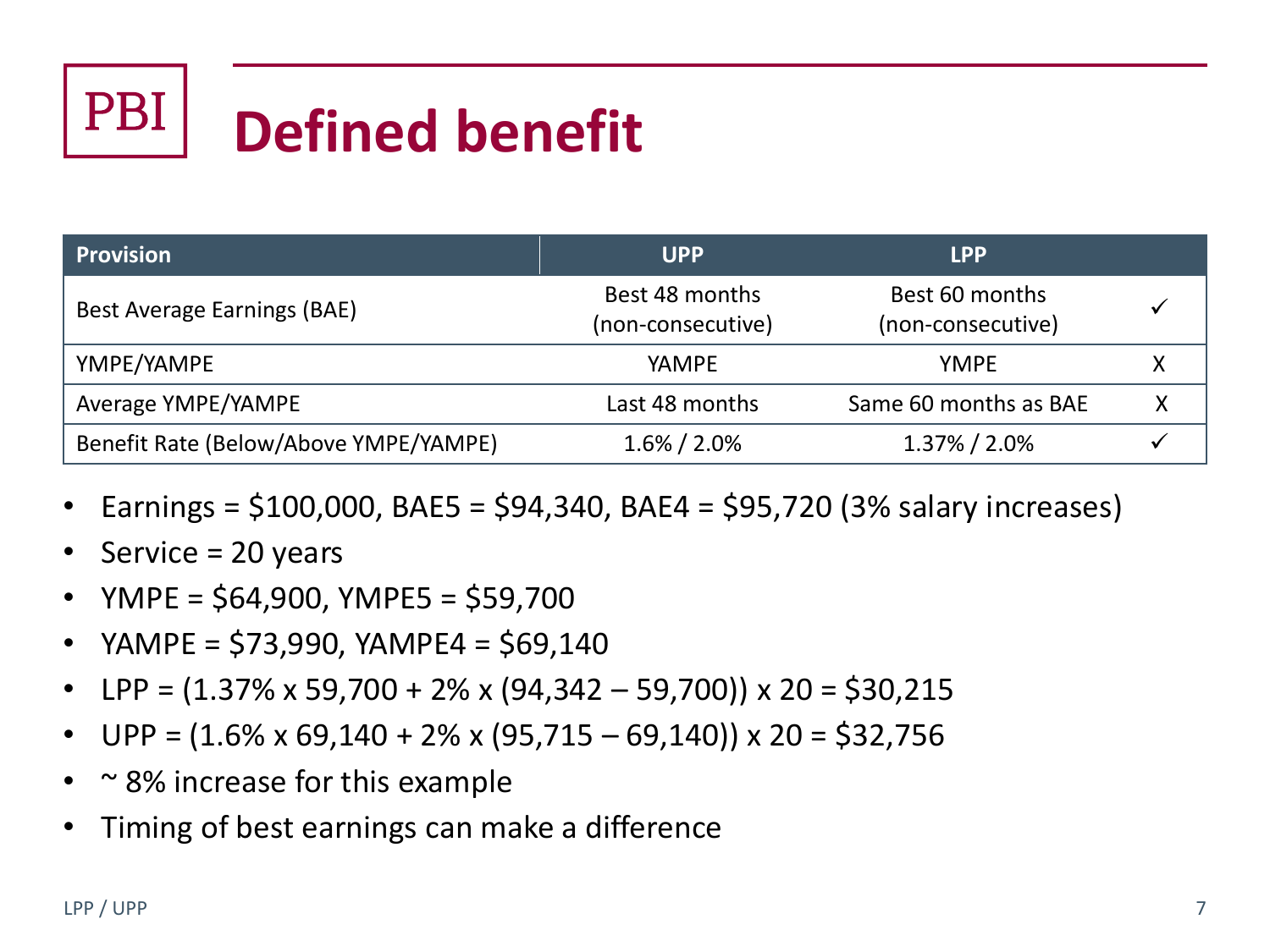## PBI **Contributions**

| Provision                 | <b>UPP</b>       | <b>LPP</b>       |  |
|---------------------------|------------------|------------------|--|
| <b>Contribution Rates</b> | $9.2\% / 11.5\%$ | $8.0\% / 10.0\%$ |  |
| 'YMPE/YAMPE               | YAMPE            | <b>YMPE</b>      |  |

- Earnings = \$100,000
- YMPE = \$64,900, YAMPE = \$74,000
- $LPP = 8\% \times 64,000 + 10\% \times (100,000 64,900) = $8,702$
- UPP =  $9.2\%$  x 74,000 + 11.5% x (100,000 74,000) = \$9,798
- $\approx$  13% increase for this example
- On average, members will contribute about 15% more
	- On average  $\sim$  10% of earnings
- Member/university split was  $\sim$  45%/55%, will now be 50%/50%
- Members also jointly share funding risk over longer term
- More stable funding for university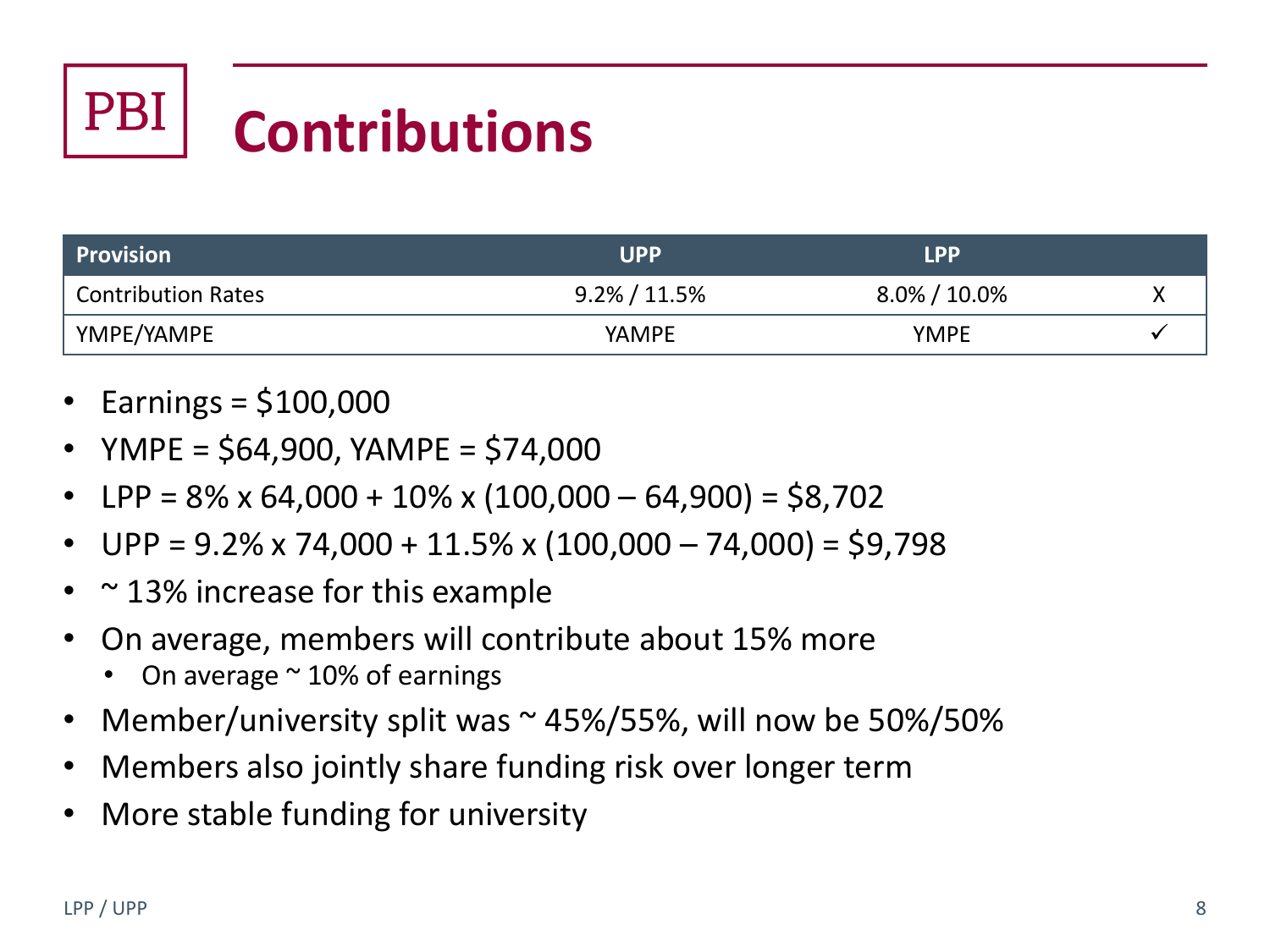

## **Past contributions**



Source: December 10, 2020 Multi-Lateral Working Group UPP presentation.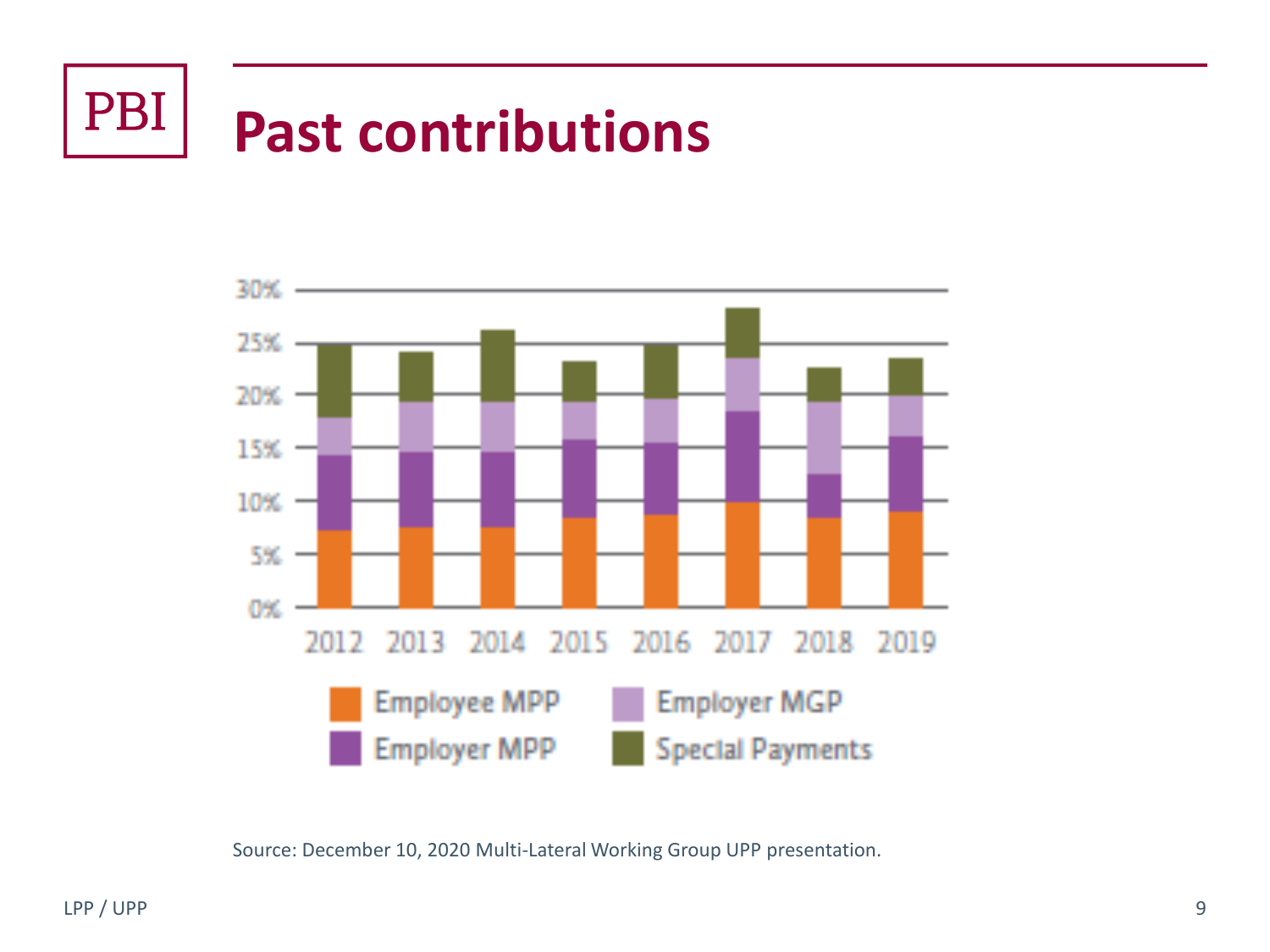## PBI **Early retirement**

| <b>Provision</b>                  | <b>UPP</b>              | <b>LPP</b>                   |   |
|-----------------------------------|-------------------------|------------------------------|---|
| <b>Unreduced Early Retirement</b> | Age 60 & 80 points      | <b>None</b>                  |   |
|                                   |                         | PRE 1/1/13:                  |   |
|                                   |                         | 2.5% per year for ages 55-59 |   |
|                                   |                         | 1.5% per year for ages 60-64 |   |
| <b>Reduced Early Retirement</b>   | 5% per year from age 65 |                              | x |
|                                   |                         | POST 1/1/13:                 |   |
|                                   |                         | 5% per year for ages 55-59   |   |
|                                   |                         | 3% per year for ages 60-64   |   |

- Points = age + continuous service
- UPP better for longer service and retiring 60+
- Otherwise, LPP better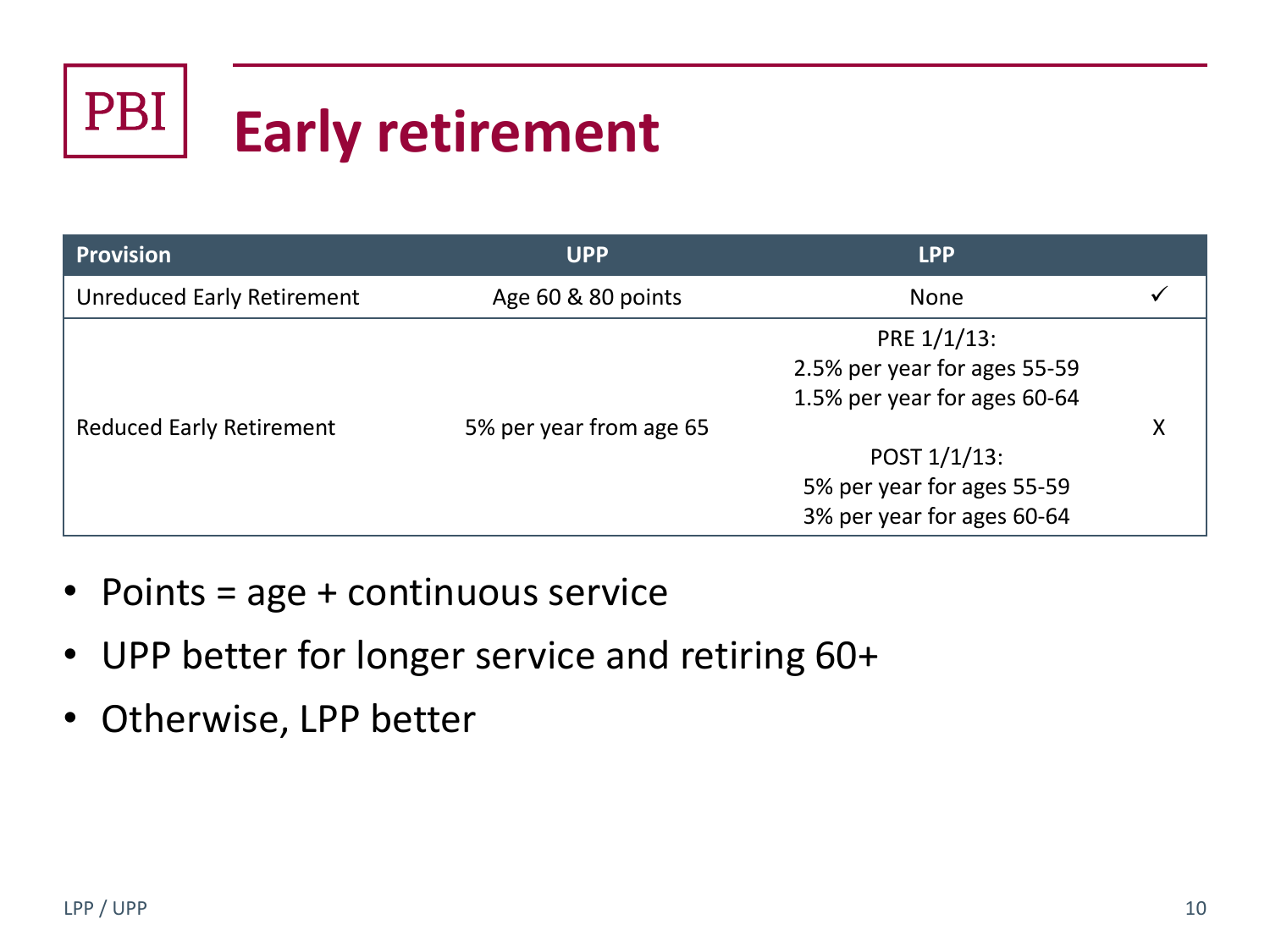# **Post-retirement death benefit (normal form)**

| <b>Provision</b>                  | l IPP          | I DD      |  |
|-----------------------------------|----------------|-----------|--|
| Normal Form (With/Without Spouse) | 50% J&S / LG10 | LG5 / LG5 |  |

- UPP provides better normal form of pension for all members, with larger increase in value for married members
- LPP normal form is the same for all members

**PBI**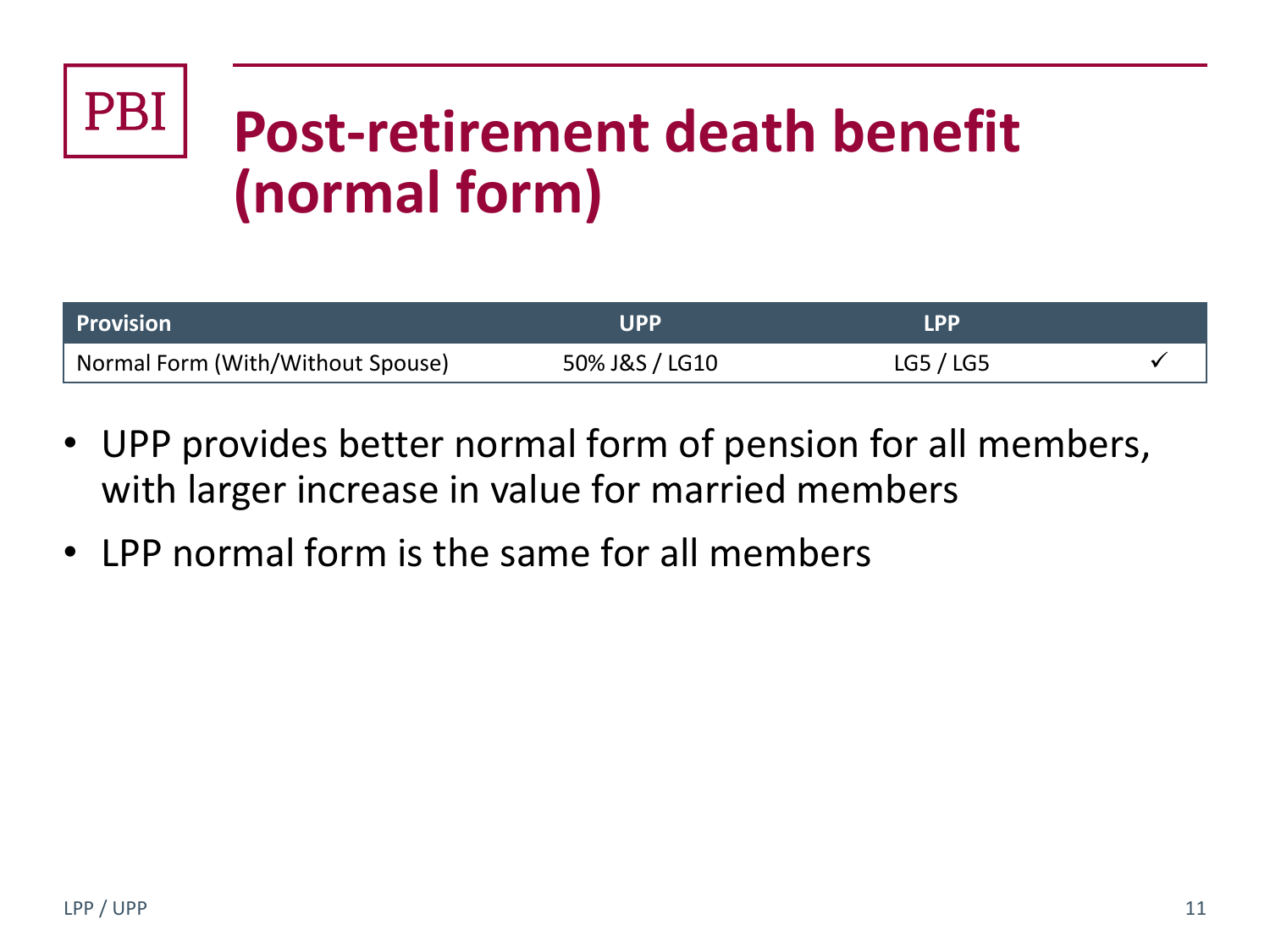

## **Post-retirement indexation**

| <b>Provision</b>           | <b>UPP</b>  | <b>LPP</b>                                                                   |   |
|----------------------------|-------------|------------------------------------------------------------------------------|---|
| Post-Retirement Indexation | 75% of CPI  | PRE 1/1/13:<br>100% of CPI up to 4%<br>POST 1/1/13:<br>50% of CPI up to 4.0% |   |
| Type of Indexation         | Conditional | Guaranteed                                                                   | Х |

- UPP provides higher indexing
	- Conditional on the funded status of the plan money in the bank first concept
	- Indexing is funded, so expectation is that it will be paid
- LPP provides for lower indexing, but is guaranteed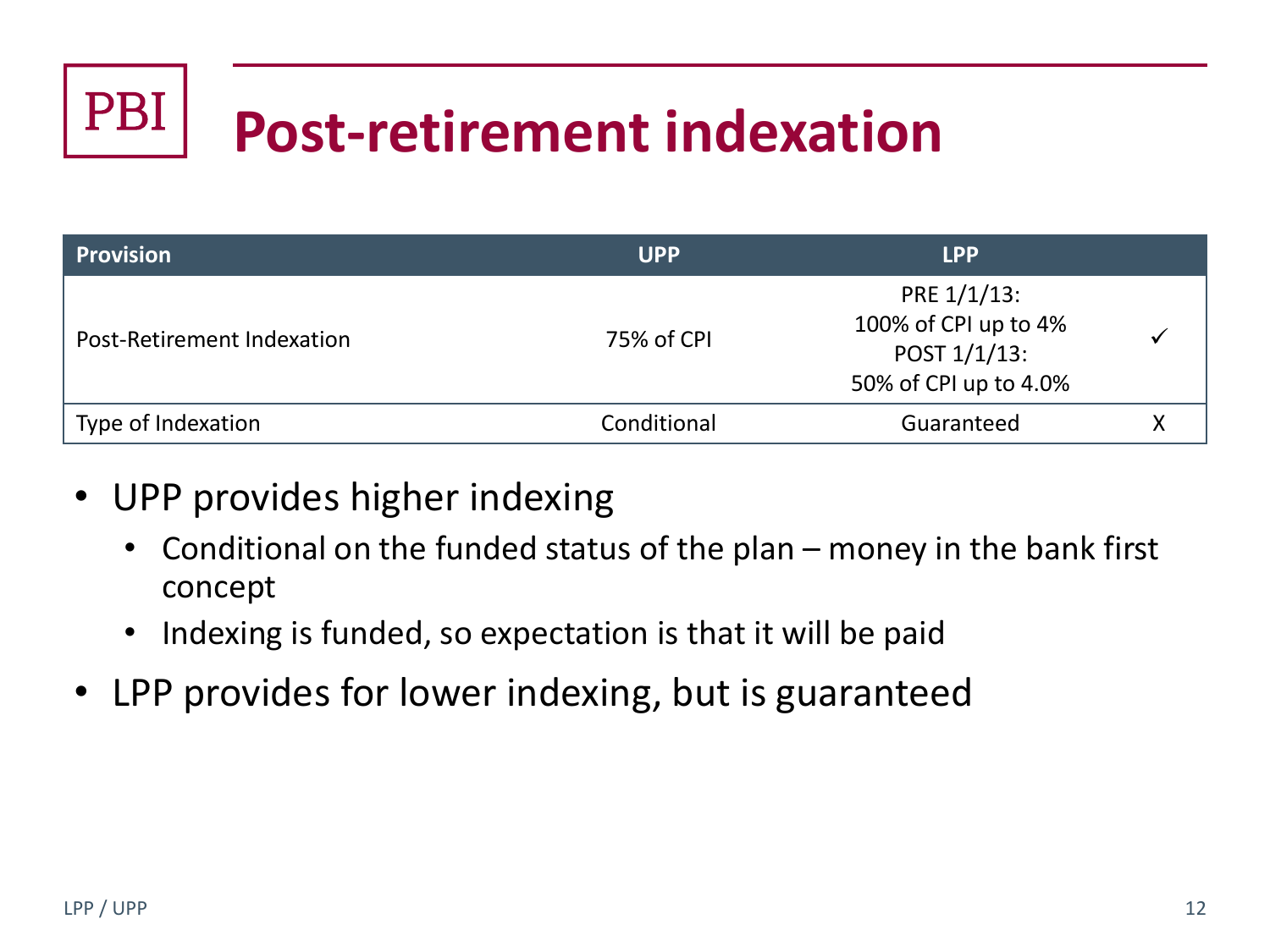### **PBI Commuted value**

| Provision               | סכוו      |     |  |
|-------------------------|-----------|-----|--|
| CV Option at Retirement | <b>NO</b> | Yes |  |

- UPP does not allow commuted value payout
	- More typical of non-university sector plans
- LPP allows transfer of commuted value out at retirement
	- Advantage of controlling and investing fund
	- Risks of outliving savings
	- Historically selected by  $\sim$  15% of members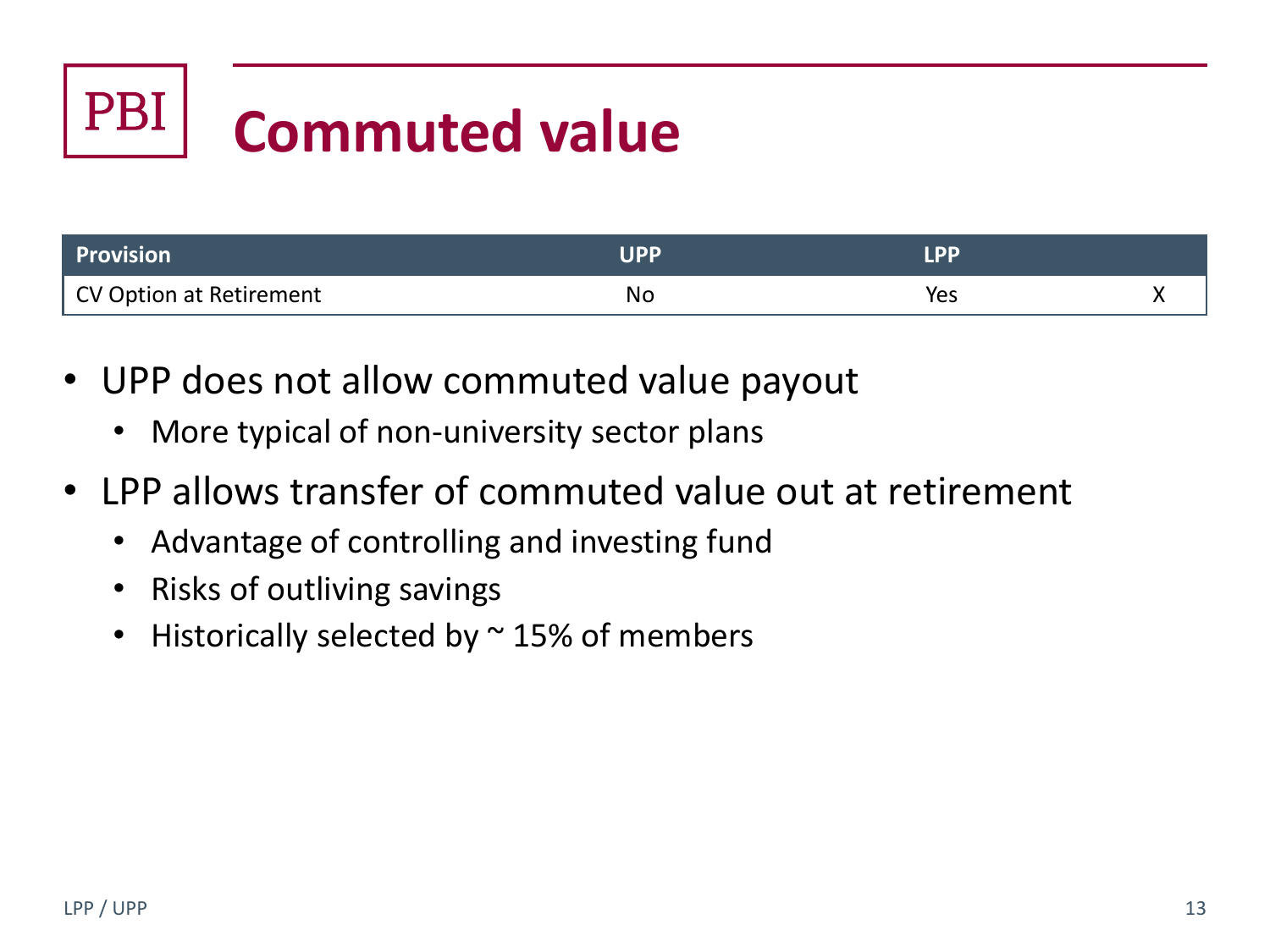## PBI **Return to work**

| <b>Provision</b>                | IDD |     |  |
|---------------------------------|-----|-----|--|
| Return to Work after Retirement | No  | Yes |  |

- Upon reaching age 65, the UPP does not allow collecting a pension and working at the same time
- Allowed by LPP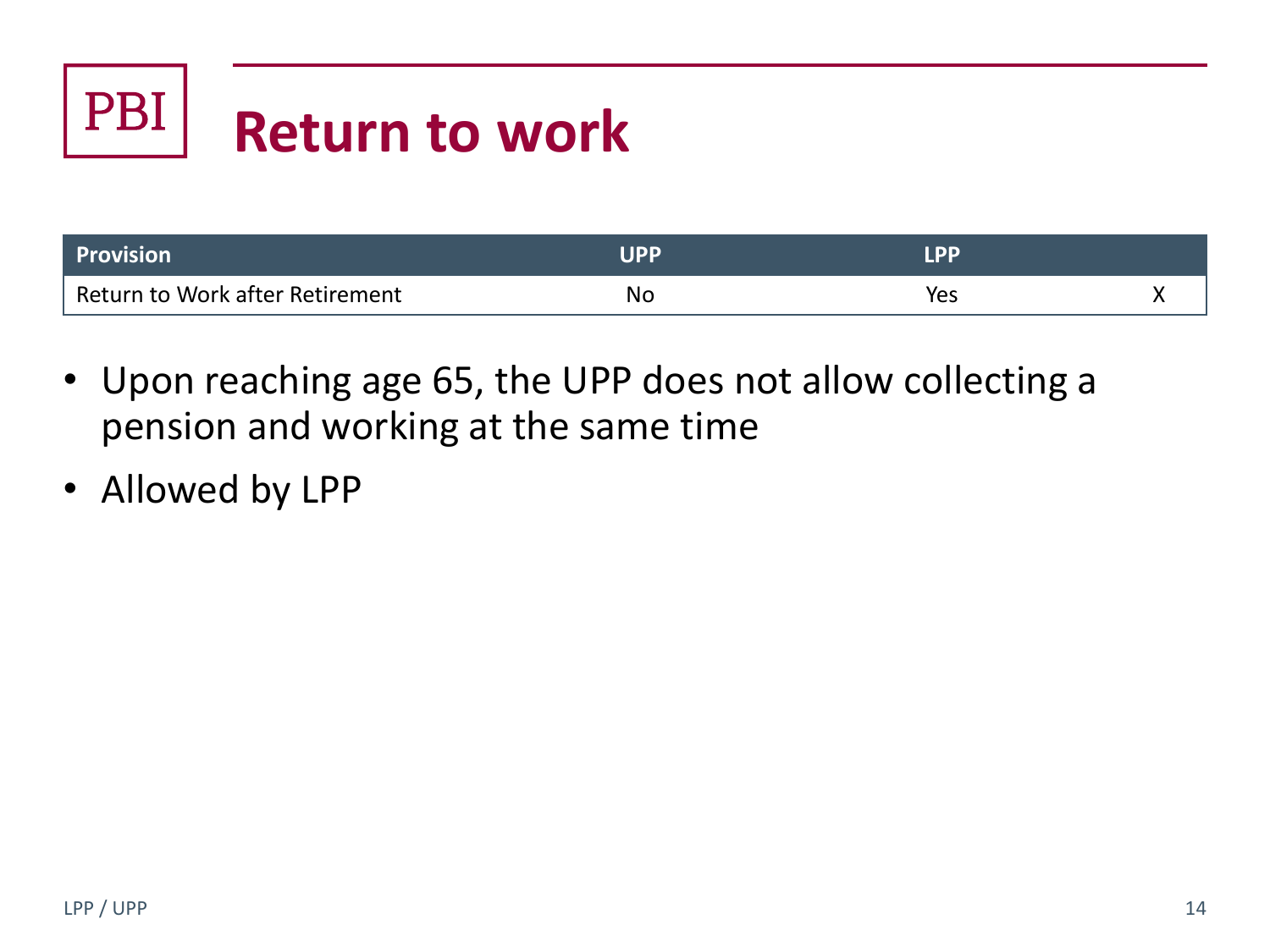## PBI **Supplemental plan**

| <b>Provision</b>               | IDD |     |  |
|--------------------------------|-----|-----|--|
| <sup>1</sup> Supplemental Plan | NO  | Yes |  |

- Benefits under both the LPP and the UPP are limited to the maximum pension permitted under the Income Tax Act (ITA)
- Affects members earning over ~ \$190,000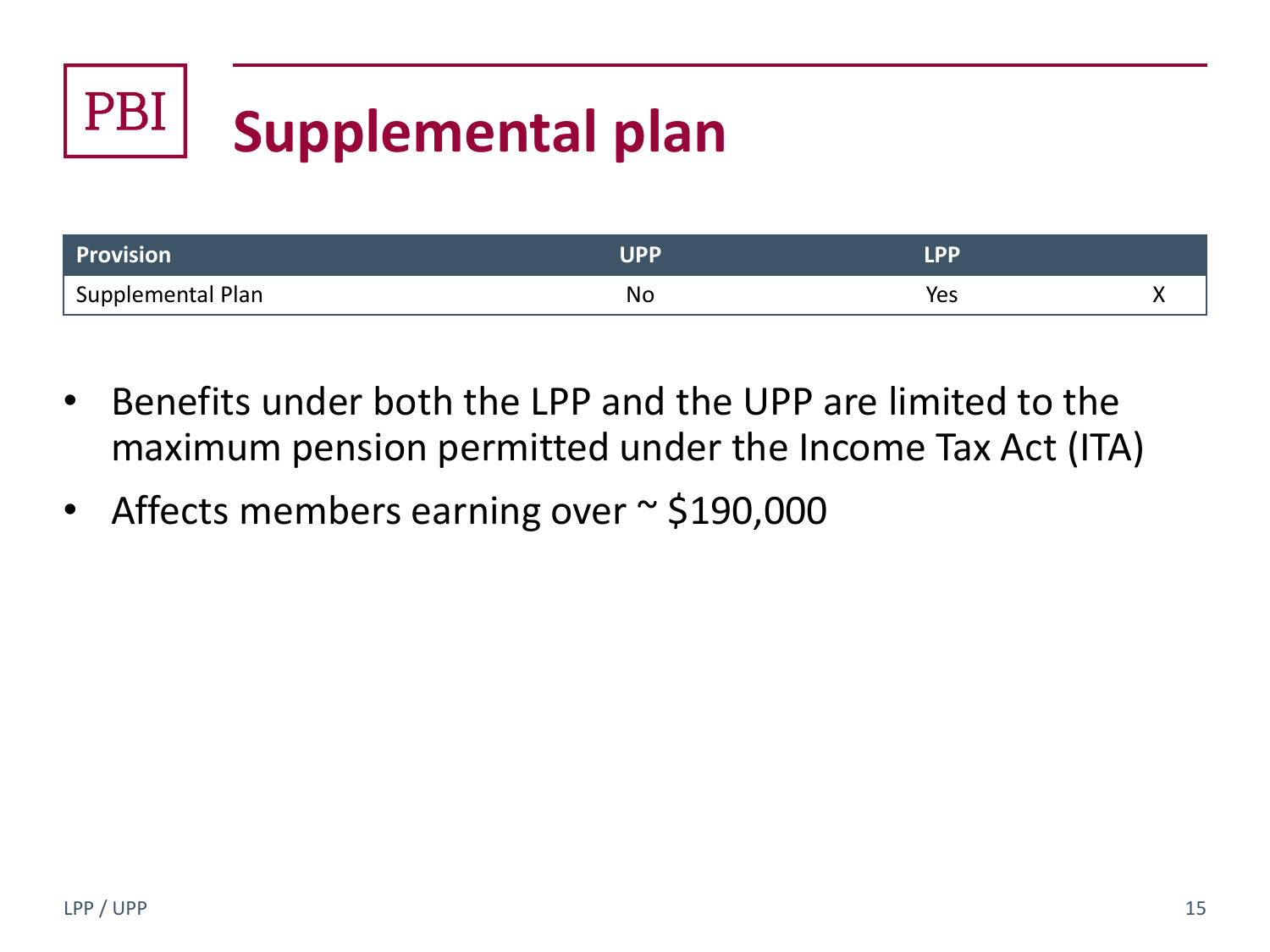

## **Illustrations**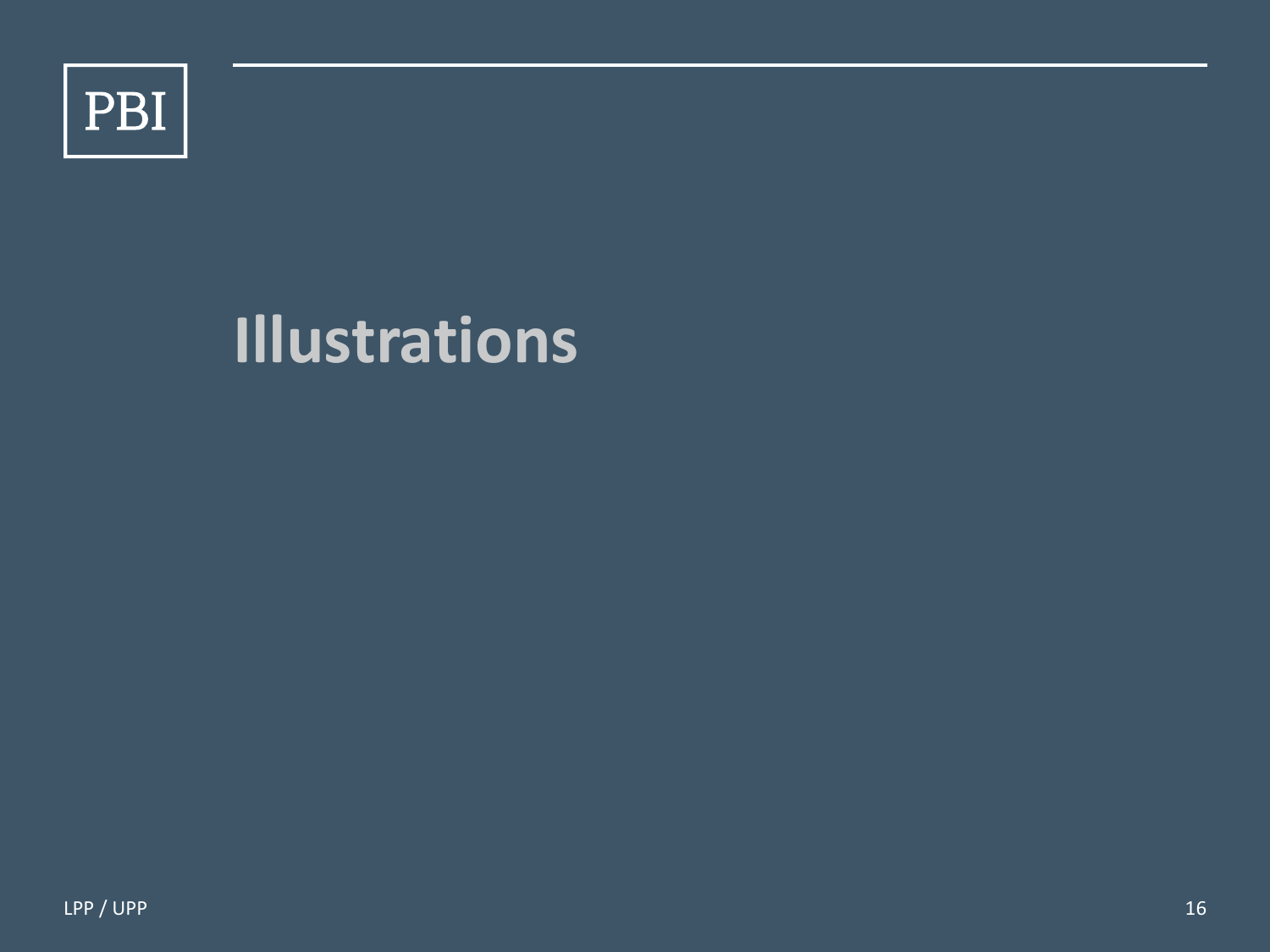#### PBI **Benefit accrual (per year of service)**

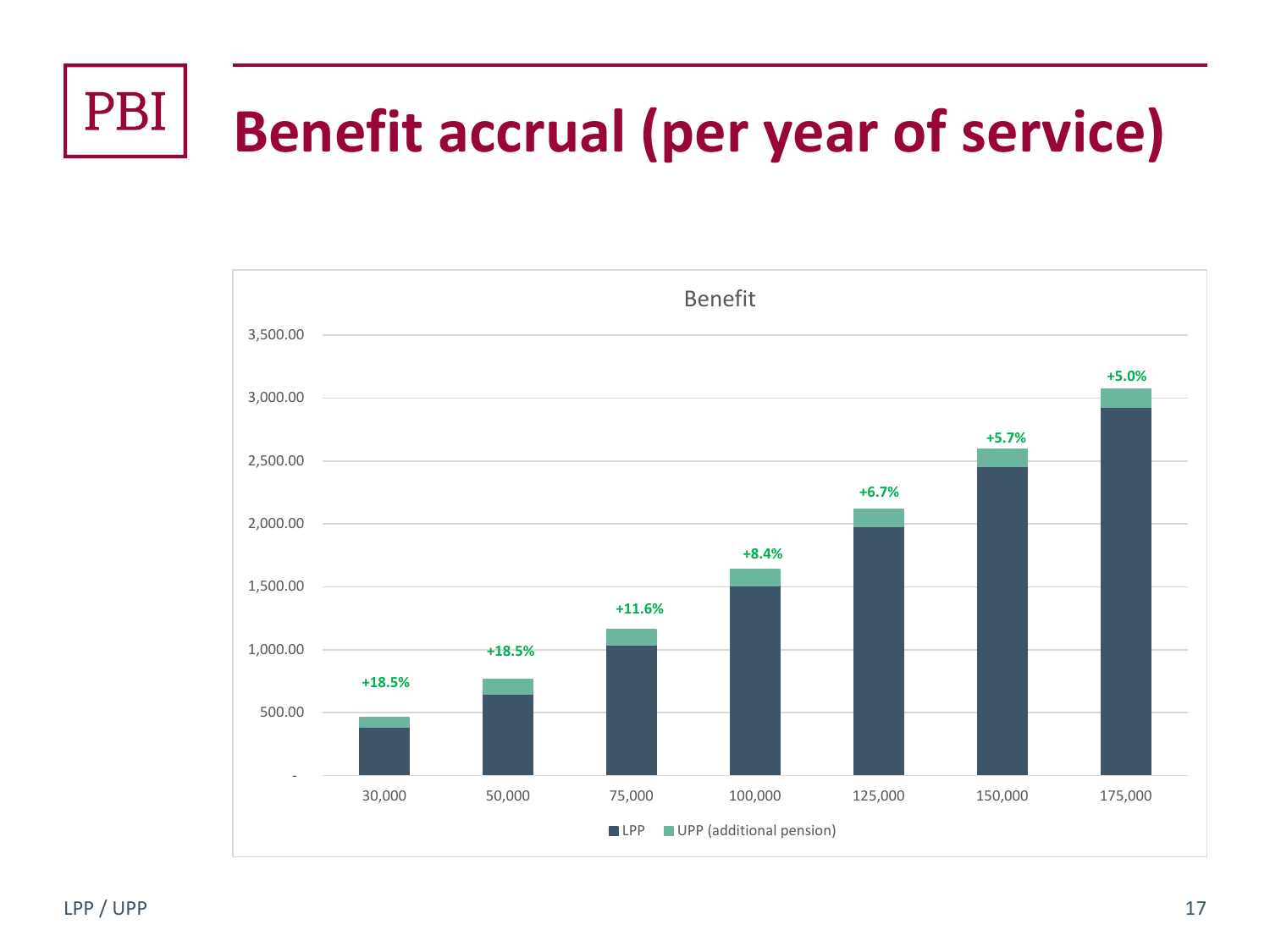### PBI **Member contribution (% of earnings)**

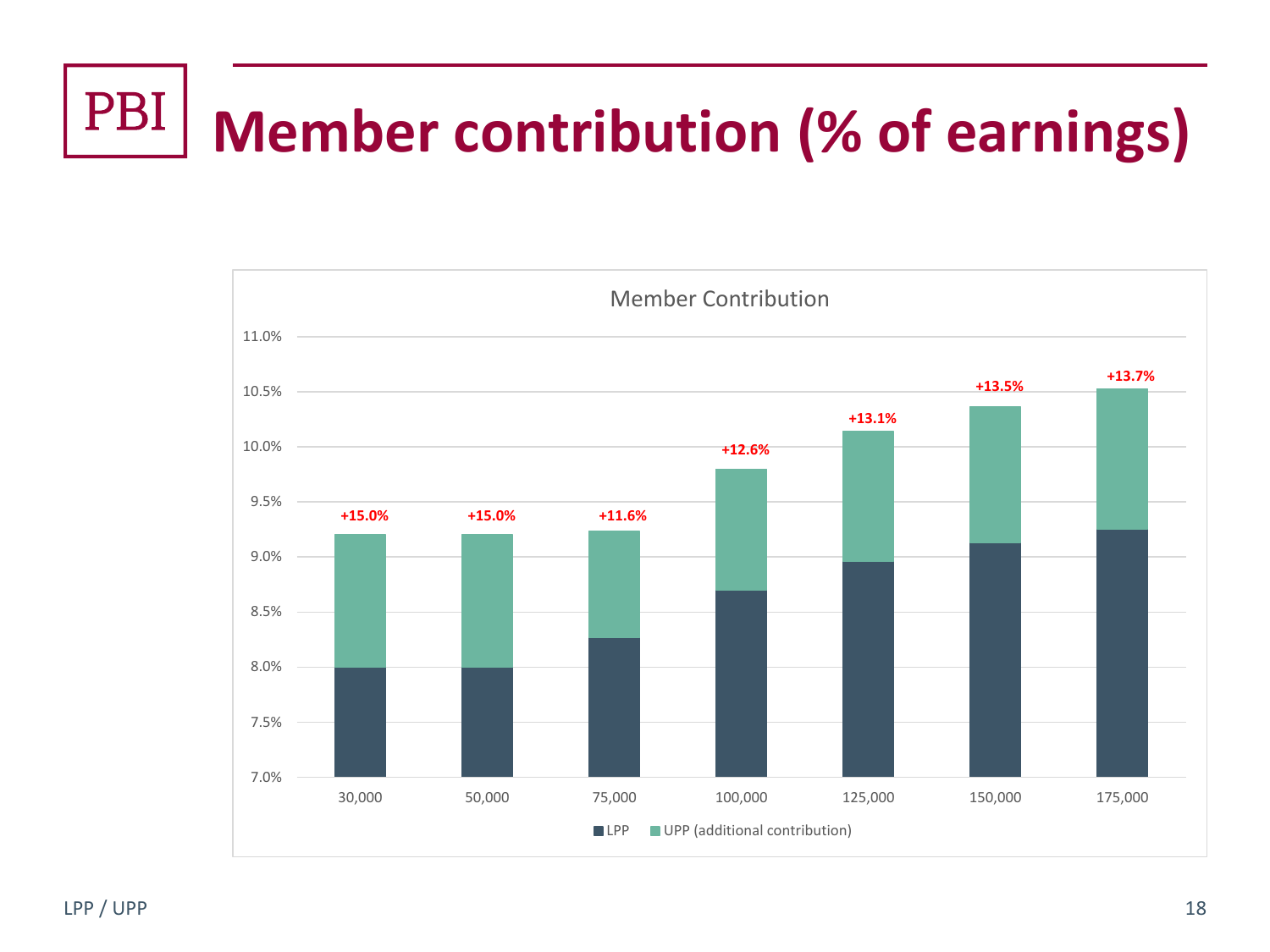## PBI **Benefit per dollar of contribution**

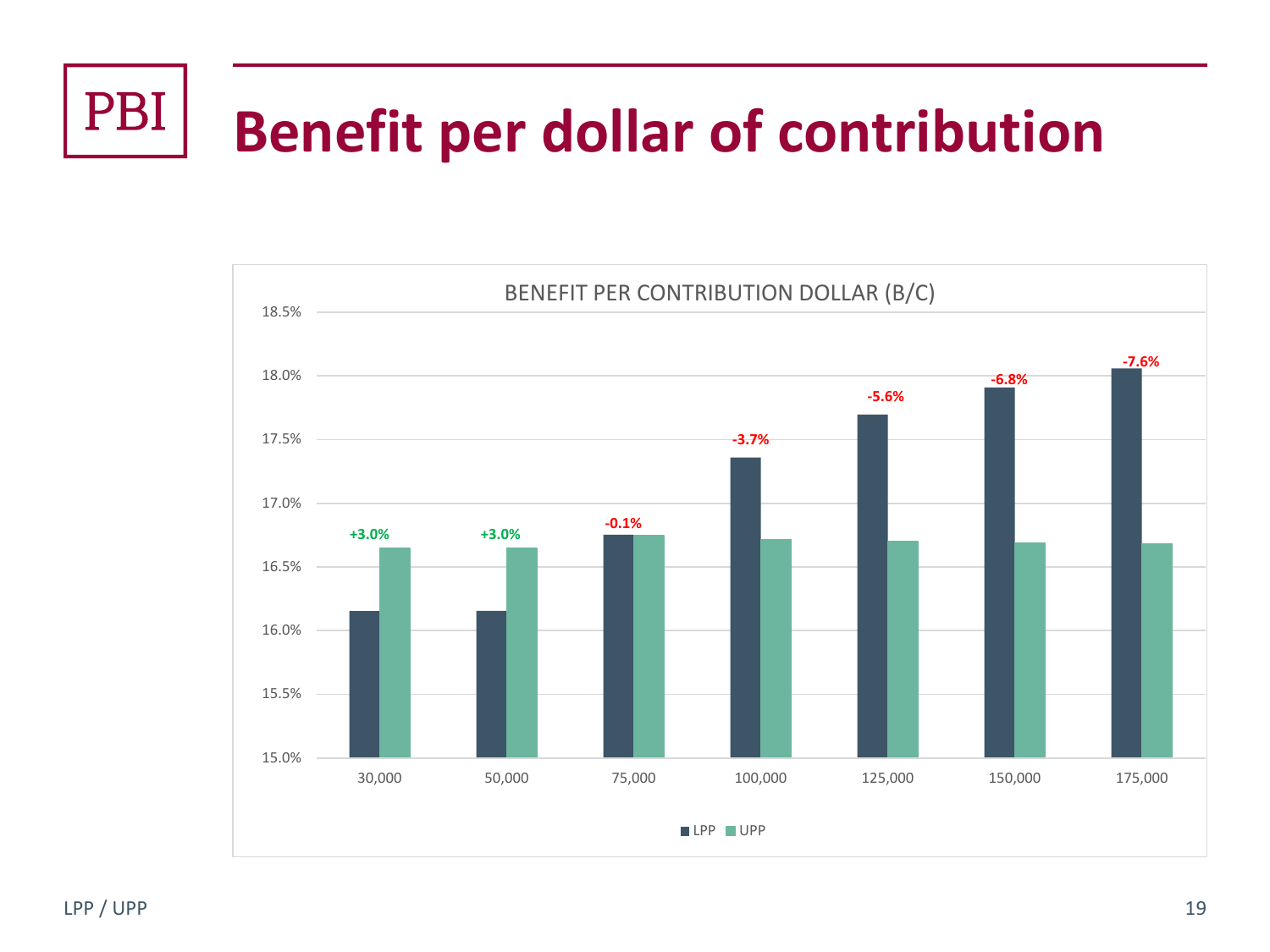### PBI **Benefit per dollar of contribution**

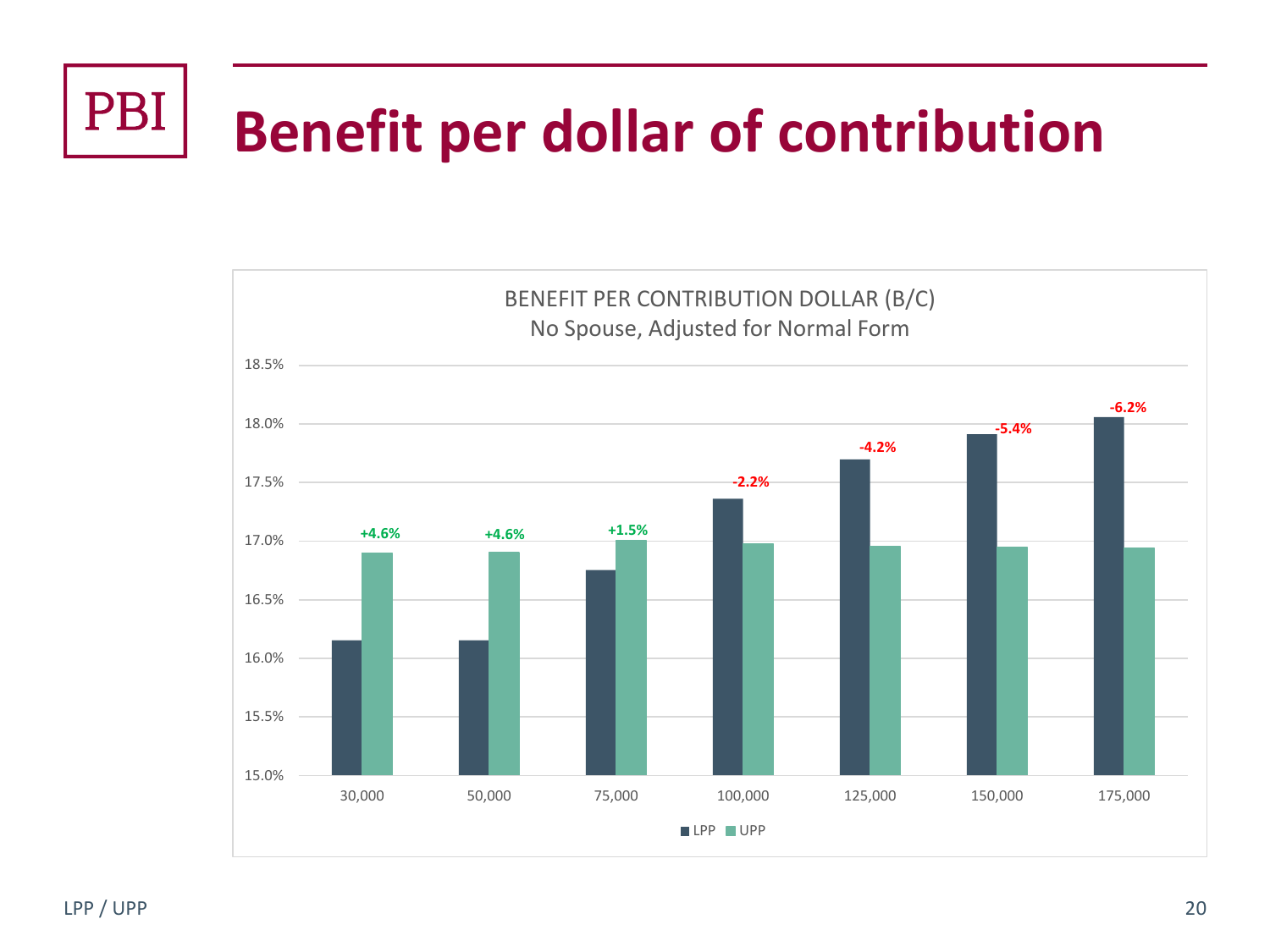#### PBI **Benefit per dollar of contribution**

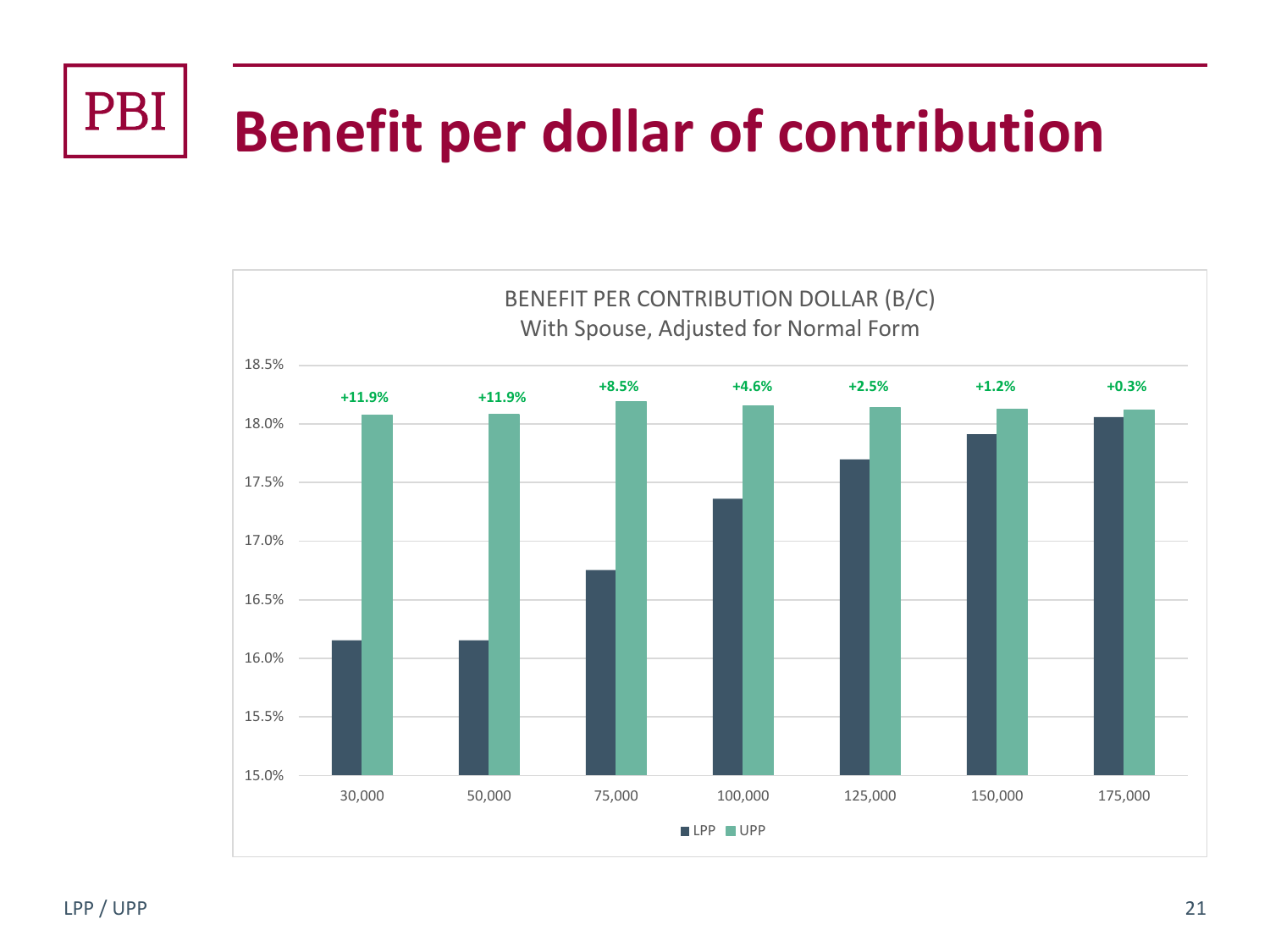

## **Risk and security**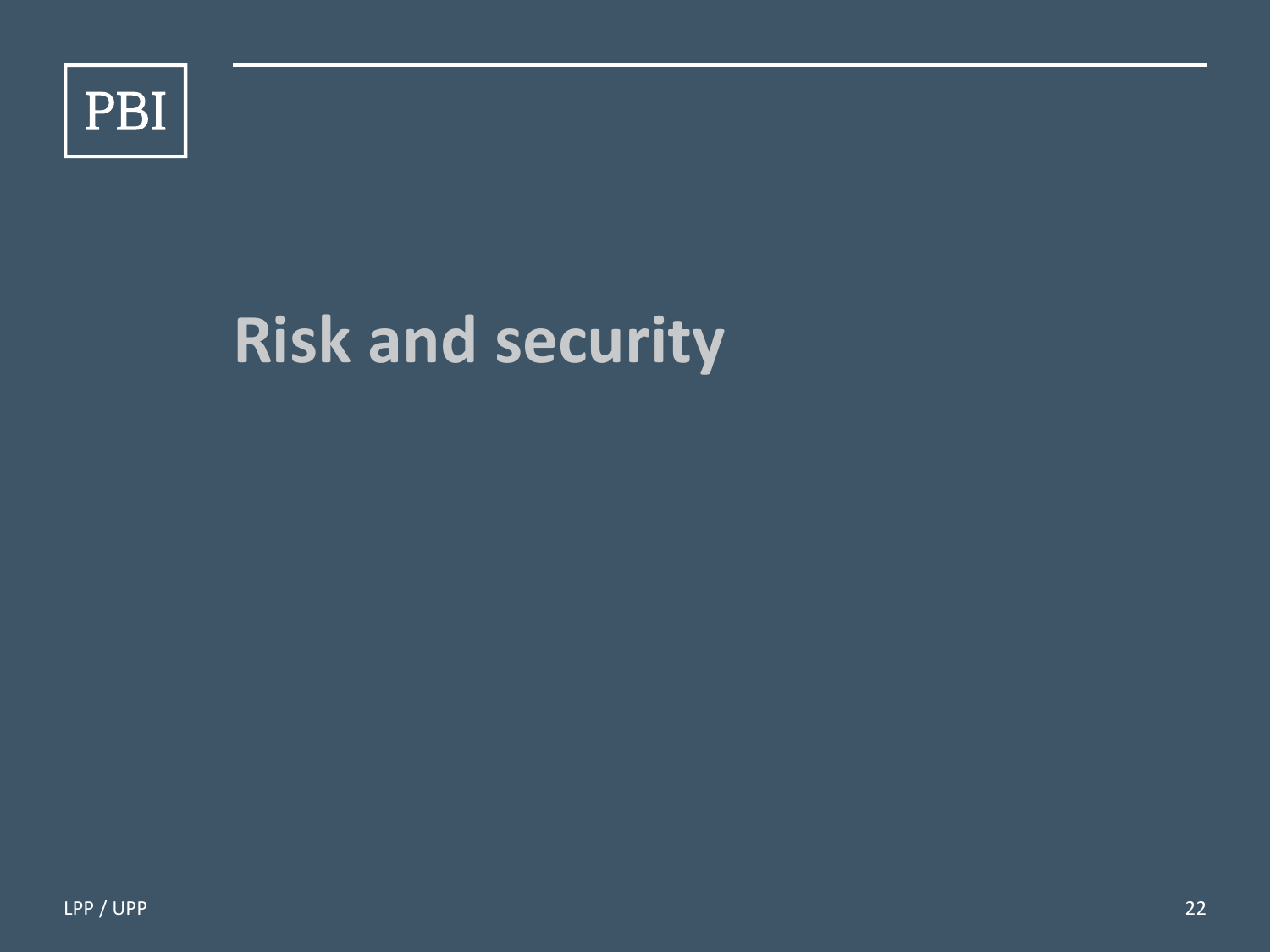### **PB Risk sharing**

### **LPP**

- All funding risk currently borne by the university
- But members bear the benefit risk

### **UPP**

- Funding risk shared equally between the universities and members, but reduced
- Gradual shift to equal sharing so that past deficits are not transferred to members or other universities
- Members still bear benefit risk, but also reduced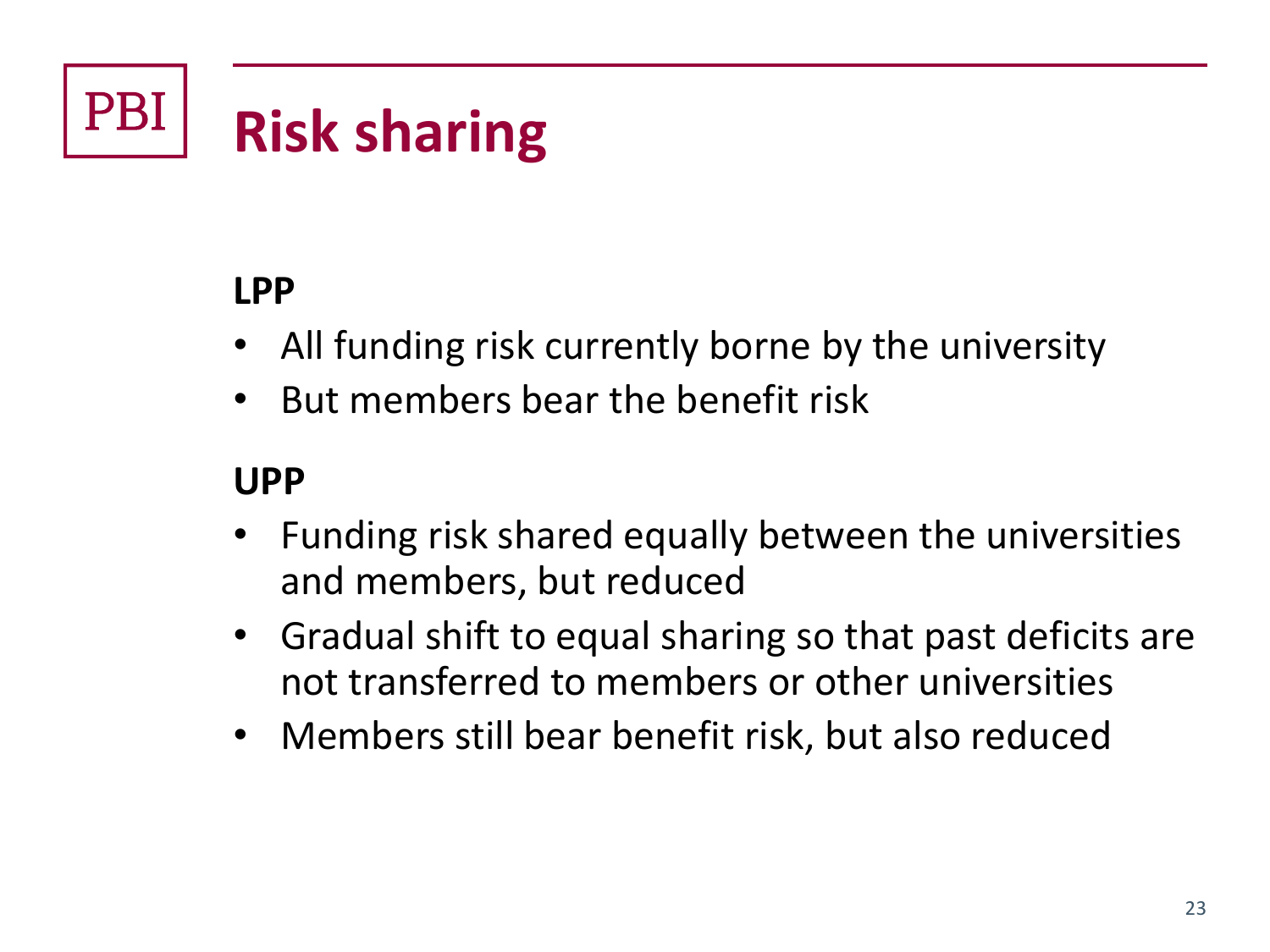PBI **Security**

#### **UPP**

- Reduction in risk of wind-up or termination because of multi-employers
- Reduction in funding risk due to exemption from solvency funding requirements
- Reduction in investment risk resulting from access to larger-scale alternative assets (or conversely, increase in returns)
- Benefits will no longer be collectively bargained
- Security has a cost associated with it, built into Funding Policy (balancing act)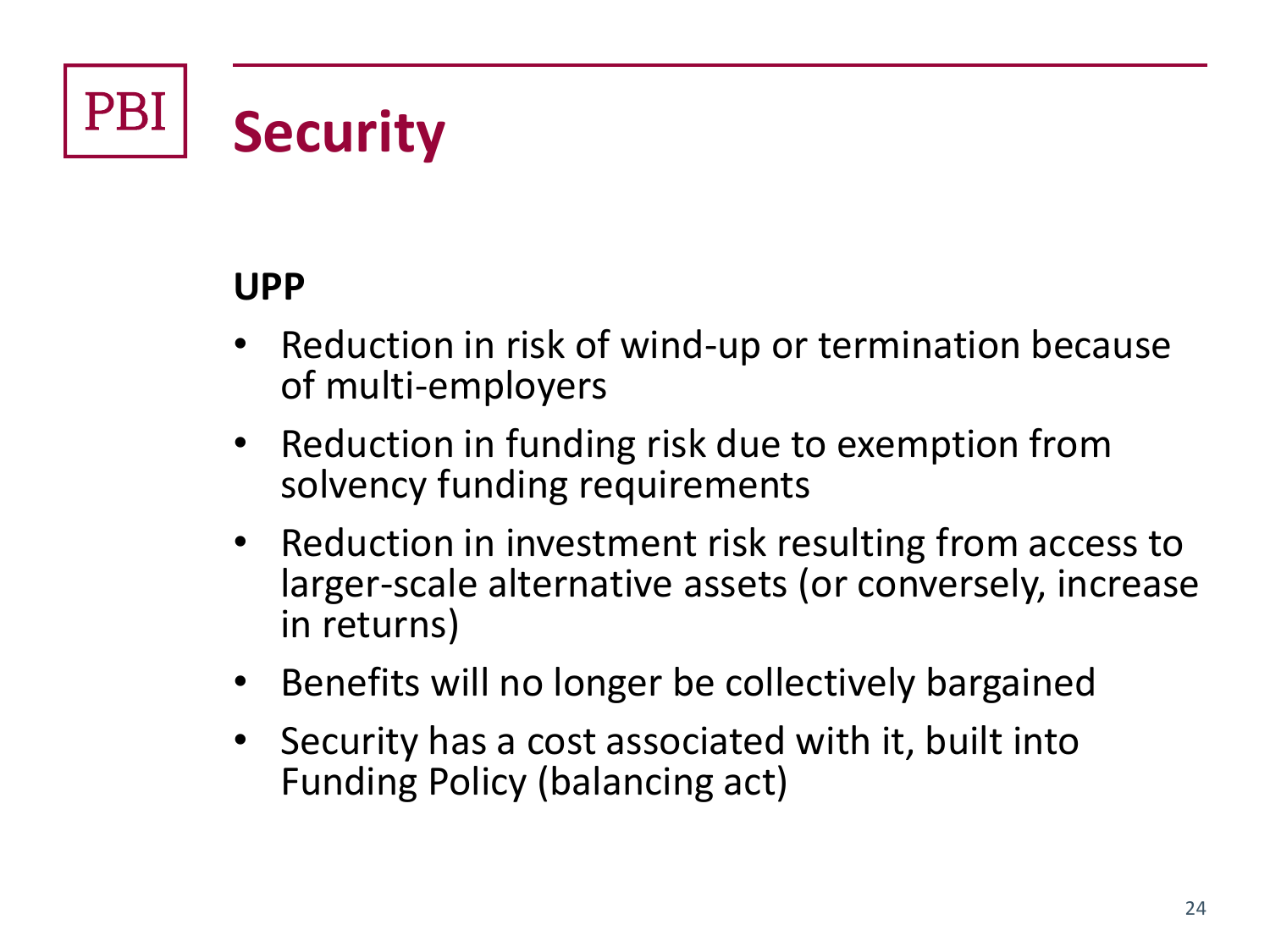

# **UPP advantages – big picture**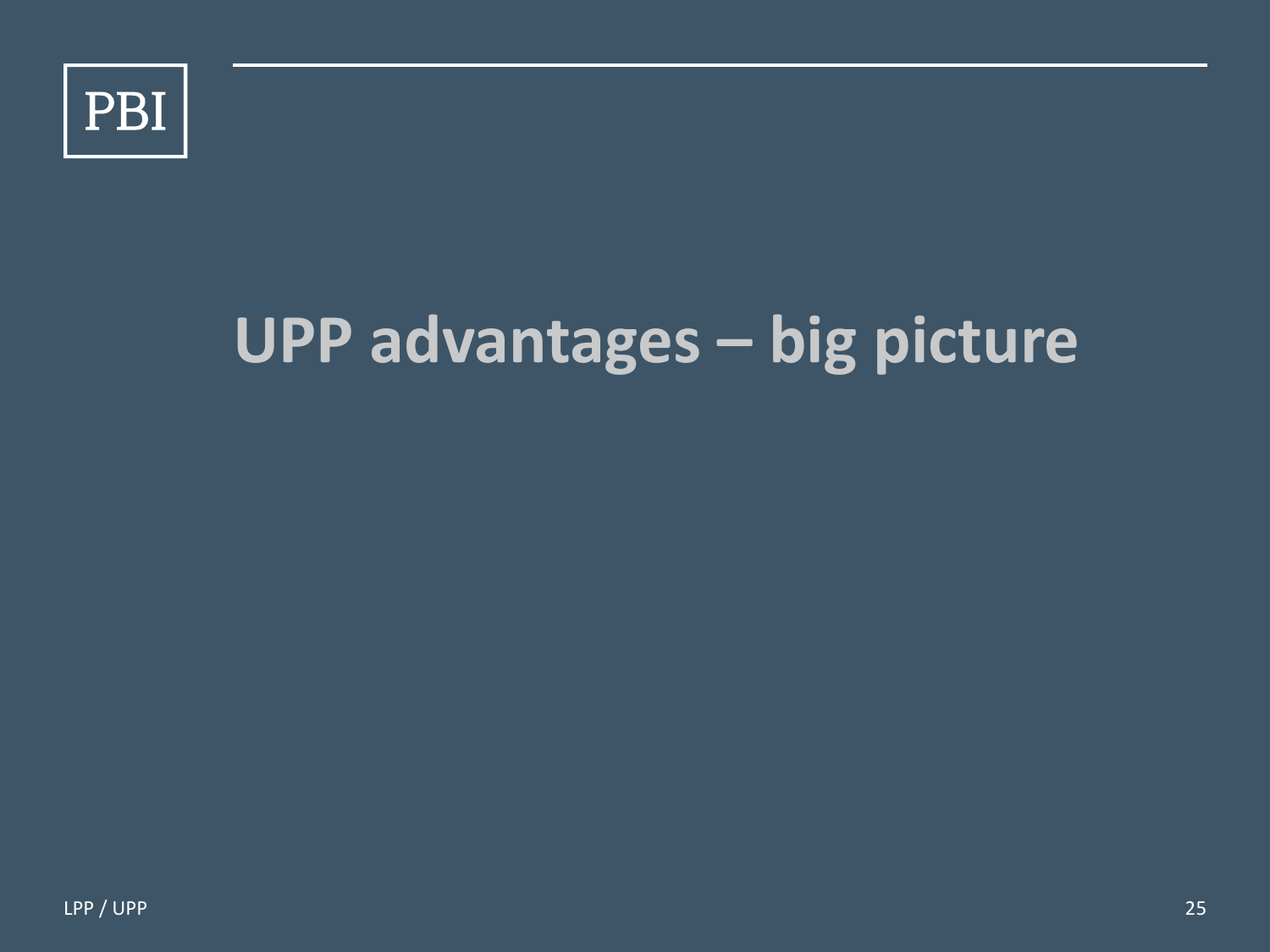#### PB<sub>l</sub> **UPP advantages – members**

More skilled investment management team *may* result in better performance

Larger scale should generate additional investment opportunities (and reduced expenses?)

Increased benefit security through reduced risk of plan wind-up and removal of pensions from CBA

Members have equal say in plan design, funding and administration

Facilitates easy transfer of benefits between participating universities without break in service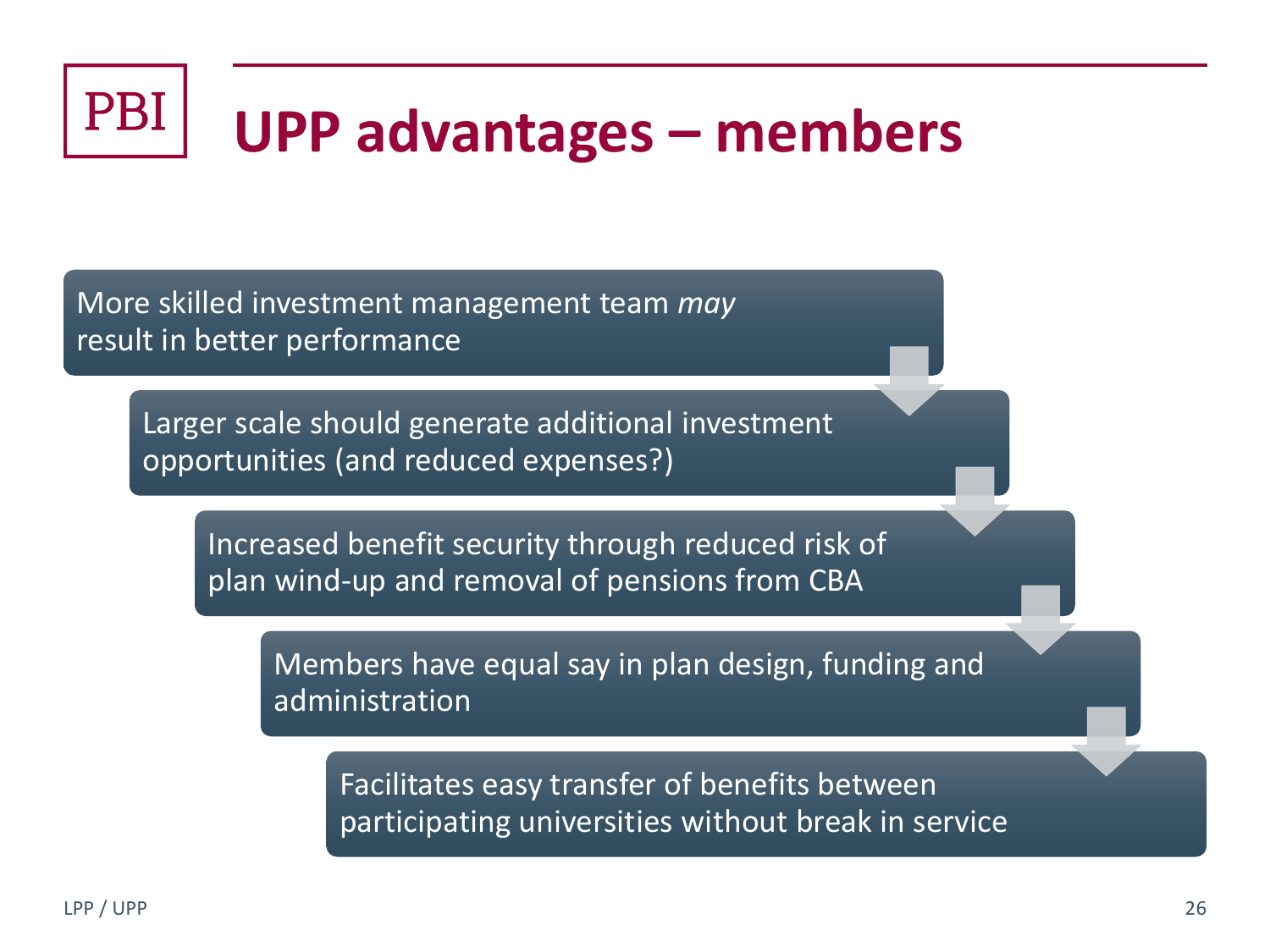#### PBI **UPP advantages – university**

Reduced funding risk

More stable and predictable contributions

Relief from some financial pressures on universities caused by Ontario's current pension funding rules (solvency)

Removal of some administration and associated costs

Reducing funding risk is of great value to the university